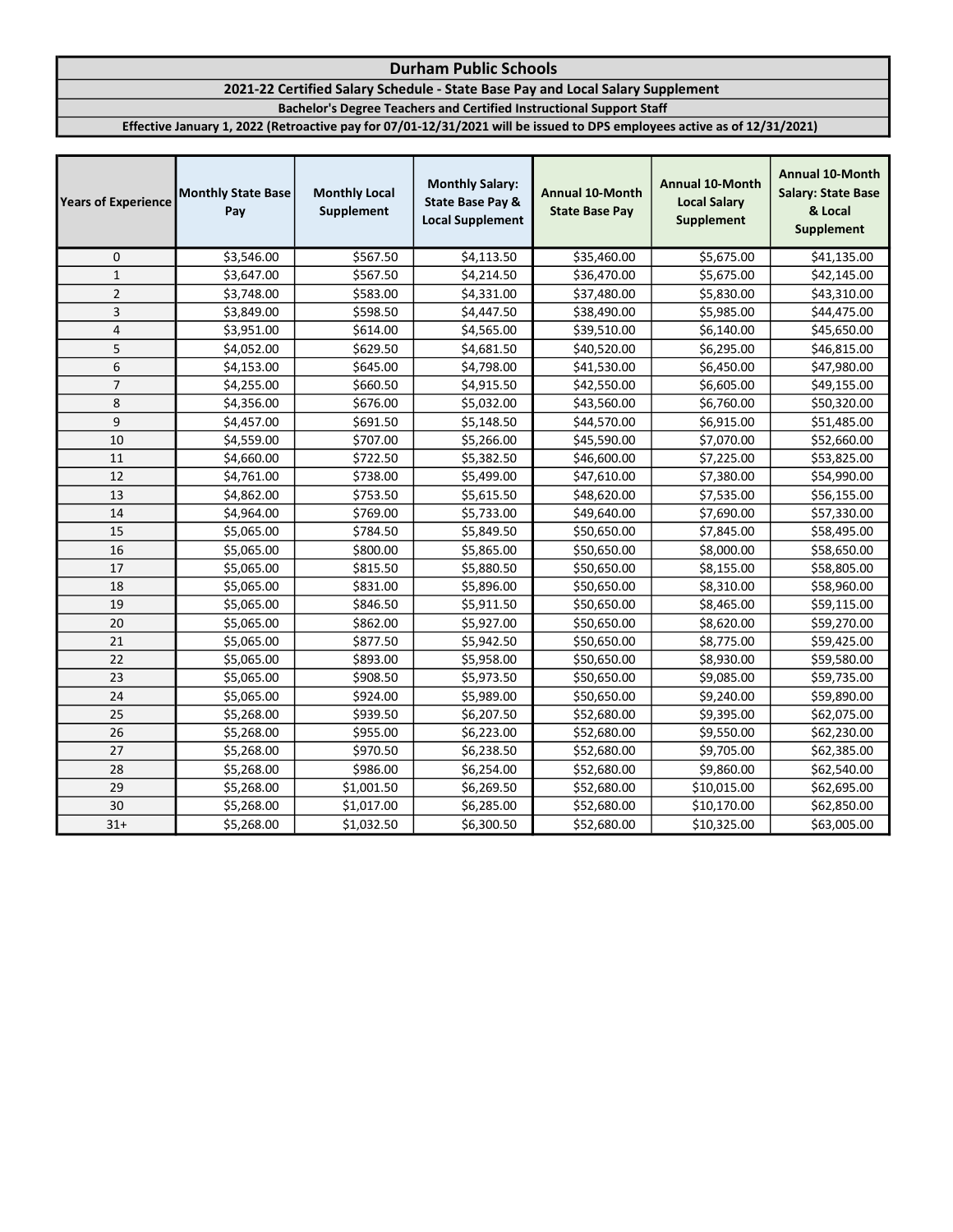## 2021-22 Certified Salary Schedule - State Base Pay and Local Salary Supplement

Master's Degree Teachers and Certified Instructional Support Staff

| <b>Years of Experience</b> | <b>Monthly State Base</b><br>Pay | <b>Monthly Local</b><br>Supplement | <b>Monthly Salary:</b><br><b>State Base Pay &amp;</b><br><b>Local Supplement</b> | <b>Annual 10-Month</b><br><b>State Base Pay</b> | <b>Annual 10-Month</b><br><b>Local Salary</b><br><b>Supplement</b> | <b>Annual 10-Month</b><br><b>Salary: State Base</b><br>& Local<br><b>Supplement</b> |
|----------------------------|----------------------------------|------------------------------------|----------------------------------------------------------------------------------|-------------------------------------------------|--------------------------------------------------------------------|-------------------------------------------------------------------------------------|
| 0                          | \$3,901.00                       | \$620.00                           | \$4,521.00                                                                       | \$39,010.00                                     | \$6,200.00                                                         | \$45,210.00                                                                         |
| $\mathbf{1}$               | \$4,012.00                       | \$620.00                           | \$4,632.00                                                                       | \$40,120.00                                     | \$6,200.00                                                         | \$46,320.00                                                                         |
| $\overline{2}$             | \$4,123.00                       | \$636.50                           | \$4,759.50                                                                       | \$41,230.00                                     | \$6,365.00                                                         | \$47,595.00                                                                         |
| 3                          | \$4,234.00                       | \$653.00                           | \$4,887.00                                                                       | \$42,340.00                                     | \$6,530.00                                                         | \$48,870.00                                                                         |
| $\overline{4}$             | \$4,346.00                       | \$669.50                           | \$5,015.50                                                                       | \$43,460.00                                     | \$6,695.00                                                         | \$50,155.00                                                                         |
| 5                          | \$4,457.00                       | \$686.00                           | \$5,143.00                                                                       | \$44,570.00                                     | \$6,860.00                                                         | \$51,430.00                                                                         |
| 6                          | \$4,568.00                       | \$702.50                           | \$5,270.50                                                                       | \$45,680.00                                     | \$7,025.00                                                         | \$52,705.00                                                                         |
| $\overline{7}$             | \$4,681.00                       | \$719.00                           | \$5,400.00                                                                       | \$46,810.00                                     | \$7,190.00                                                         | \$54,000.00                                                                         |
| 8                          | \$4,792.00                       | \$735.50                           | \$5,527.50                                                                       | \$47,920.00                                     | \$7,355.00                                                         | \$55,275.00                                                                         |
| 9                          | \$4,903.00                       | \$752.00                           | \$5,655.00                                                                       | \$49,030.00                                     | \$7,520.00                                                         | \$56,550.00                                                                         |
| 10                         | \$5,015.00                       | \$768.50                           | \$5,783.50                                                                       | \$50,150.00                                     | \$7,685.00                                                         | \$57,835.00                                                                         |
| 11                         | \$5,126.00                       | \$785.00                           | \$5,911.00                                                                       | \$51,260.00                                     | \$7,850.00                                                         | \$59,110.00                                                                         |
| 12                         | \$5,237.00                       | \$801.50                           | \$6,038.50                                                                       | \$52,370.00                                     | \$8,015.00                                                         | \$60,385.00                                                                         |
| 13                         | \$5,348.00                       | \$818.00                           | \$6,166.00                                                                       | \$53,480.00                                     | \$8,180.00                                                         | \$61,660.00                                                                         |
| 14                         | \$5,460.00                       | \$834.50                           | \$6,294.50                                                                       | \$54,600.00                                     | \$8,345.00                                                         | \$62,945.00                                                                         |
| 15                         | \$5,572.00                       | \$851.00                           | \$6,423.00                                                                       | \$55,720.00                                     | \$8,510.00                                                         | \$64,230.00                                                                         |
| 16                         | \$5,572.00                       | \$867.50                           | \$6,439.50                                                                       | \$55,720.00                                     | \$8,675.00                                                         | \$64,395.00                                                                         |
| 17                         | \$5,572.00                       | \$884.00                           | \$6,456.00                                                                       | \$55,720.00                                     | \$8,840.00                                                         | \$64,560.00                                                                         |
| 18                         | \$5,572.00                       | \$900.50                           | \$6,472.50                                                                       | \$55,720.00                                     | \$9,005.00                                                         | \$64,725.00                                                                         |
| 19                         | \$5,572.00                       | \$917.00                           | \$6,489.00                                                                       | \$55,720.00                                     | \$9,170.00                                                         | \$64,890.00                                                                         |
| 20                         | \$5,572.00                       | \$933.50                           | \$6,505.50                                                                       | \$55,720.00                                     | \$9,335.00                                                         | \$65,055.00                                                                         |
| 21                         | \$5,572.00                       | \$950.00                           | \$6,522.00                                                                       | \$55,720.00                                     | \$9,500.00                                                         | \$65,220.00                                                                         |
| 22                         | \$5,572.00                       | \$966.50                           | \$6,538.50                                                                       | \$55,720.00                                     | \$9,665.00                                                         | \$65,385.00                                                                         |
| 23                         | \$5,572.00                       | \$983.00                           | \$6,555.00                                                                       | \$55,720.00                                     | \$9,830.00                                                         | \$65,550.00                                                                         |
| 24                         | \$5,572.00                       | \$999.50                           | \$6,571.50                                                                       | \$55,720.00                                     | \$9,995.00                                                         | \$65,715.00                                                                         |
| 25                         | \$5,795.00                       | \$1,016.00                         | \$6,811.00                                                                       | \$57,950.00                                     | \$10,160.00                                                        | \$68,110.00                                                                         |
| 26                         | \$5,795.00                       | \$1,032.50                         | \$6,827.50                                                                       | \$57,950.00                                     | \$10,325.00                                                        | \$68,275.00                                                                         |
| 27                         | \$5,795.00                       | \$1,049.00                         | \$6,844.00                                                                       | \$57,950.00                                     | \$10,490.00                                                        | \$68,440.00                                                                         |
| 28                         | \$5,795.00                       | \$1,065.50                         | \$6,860.50                                                                       | \$57,950.00                                     | \$10,655.00                                                        | \$68,605.00                                                                         |
| 29                         | \$5,795.00                       | \$1,082.00                         | \$6,877.00                                                                       | \$57,950.00                                     | \$10,820.00                                                        | \$68,770.00                                                                         |
| 30                         | \$5,795.00                       | \$1,098.50                         | \$6,893.50                                                                       | \$57,950.00                                     | \$10,985.00                                                        | \$68,935.00                                                                         |
| $31+$                      | \$5,795.00                       | \$1,115.00                         | \$6,910.00                                                                       | \$57,950.00                                     | \$11,150.00                                                        | \$69,100.00                                                                         |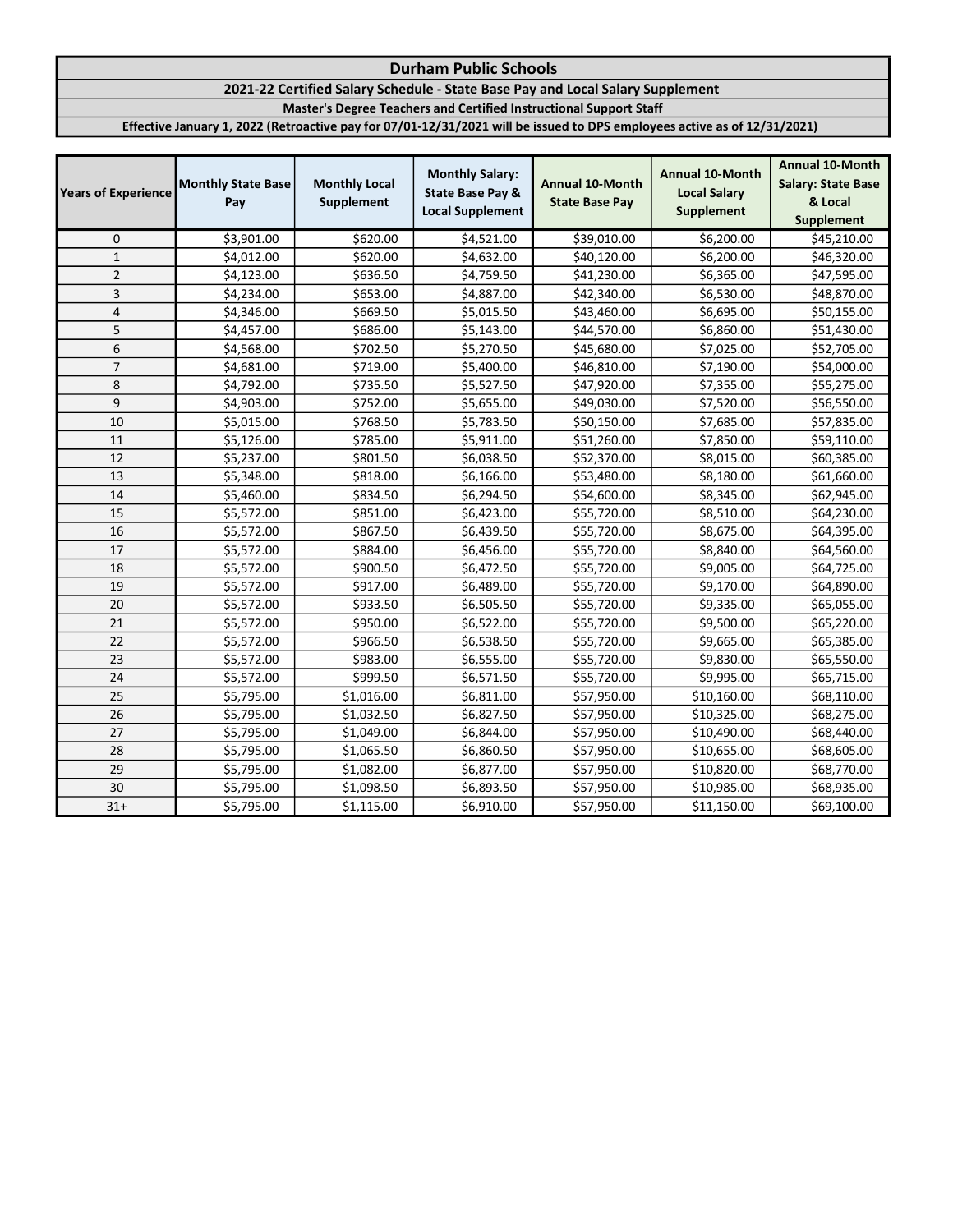2021-22 Certified Salary Schedule - State Base Pay and Local Salary Supplement

Advanced or Sixth-Year Degree Teachers and Certified Instructional Support Staff

| <b>Years of Experience</b> | <b>Monthly State Base</b><br>Pay | <b>Monthly Local</b><br>Supplement | <b>Monthly Salary:</b><br><b>State Base Pay &amp;</b><br><b>Local Supplement</b> | <b>Annual 10-Month</b><br><b>State Base Pay</b> | <b>Annual 10-Month</b><br><b>Local Salary</b><br>Supplement | <b>Annual 10-Month</b><br><b>Salary: State Base</b><br>& Local<br><b>Supplement</b> |
|----------------------------|----------------------------------|------------------------------------|----------------------------------------------------------------------------------|-------------------------------------------------|-------------------------------------------------------------|-------------------------------------------------------------------------------------|
| 0                          | \$4,027.00                       | \$640.00                           | \$4,667.00                                                                       | \$40,270.00                                     | \$6,400.00                                                  | \$46,670.00                                                                         |
| $\mathbf{1}$               | \$4,138.00                       | \$640.00                           | \$4,778.00                                                                       | \$41,380.00                                     | \$6,400.00                                                  | \$47,780.00                                                                         |
| $\overline{2}$             | \$4,249.00                       | \$656.50                           | \$4,905.50                                                                       | \$42,490.00                                     | \$6,565.00                                                  | \$49,055.00                                                                         |
| 3                          | \$4,360.00                       | \$673.00                           | \$5,033.00                                                                       | \$43,600.00                                     | \$6,730.00                                                  | \$50,330.00                                                                         |
| $\overline{4}$             | \$4,472.00                       | \$689.50                           | \$5,161.50                                                                       | \$44,720.00                                     | \$6,895.00                                                  | \$51,615.00                                                                         |
| 5                          | \$4,583.00                       | \$706.00                           | \$5,289.00                                                                       | \$45,830.00                                     | \$7,060.00                                                  | \$52,890.00                                                                         |
| $\overline{6}$             | \$4,694.00                       | \$722.50                           | \$5,416.50                                                                       | \$46,940.00                                     | \$7,225.00                                                  | \$54,165.00                                                                         |
| $\overline{7}$             | \$4,807.00                       | \$739.00                           | \$5,546.00                                                                       | \$48,070.00                                     | \$7,390.00                                                  | \$55,460.00                                                                         |
| 8                          | \$4,918.00                       | \$755.50                           | \$5,673.50                                                                       | \$49,180.00                                     | \$7,555.00                                                  | \$56,735.00                                                                         |
| 9                          | \$5,029.00                       | \$772.00                           | \$5,801.00                                                                       | \$50,290.00                                     | \$7,720.00                                                  | \$58,010.00                                                                         |
| 10                         | \$5,141.00                       | \$788.50                           | \$5,929.50                                                                       | \$51,410.00                                     | \$7,885.00                                                  | \$59,295.00                                                                         |
| 11                         | \$5,252.00                       | \$805.00                           | \$6,057.00                                                                       | \$52,520.00                                     | \$8,050.00                                                  | \$60,570.00                                                                         |
| 12                         | \$5,363.00                       | \$821.50                           | \$6,184.50                                                                       | \$53,630.00                                     | \$8,215.00                                                  | \$61,845.00                                                                         |
| 13                         | \$5,474.00                       | \$838.00                           | \$6,312.00                                                                       | \$54,740.00                                     | \$8,380.00                                                  | \$63,120.00                                                                         |
| 14                         | \$5,586.00                       | \$854.50                           | \$6,440.50                                                                       | \$55,860.00                                     | \$8,545.00                                                  | \$64,405.00                                                                         |
| 15                         | \$5,698.00                       | \$871.00                           | \$6,569.00                                                                       | \$56,980.00                                     | \$8,710.00                                                  | \$65,690.00                                                                         |
| 16                         | \$5,698.00                       | \$887.50                           | \$6,585.50                                                                       | \$56,980.00                                     | \$8,875.00                                                  | \$65,855.00                                                                         |
| 17                         | \$5,698.00                       | \$904.00                           | \$6,602.00                                                                       | \$56,980.00                                     | \$9,040.00                                                  | \$66,020.00                                                                         |
| 18                         | \$5,698.00                       | \$920.50                           | \$6,618.50                                                                       | \$56,980.00                                     | \$9,205.00                                                  | \$66,185.00                                                                         |
| 19                         | \$5,698.00                       | \$937.00                           | \$6,635.00                                                                       | \$56,980.00                                     | \$9,370.00                                                  | \$66,350.00                                                                         |
| 20                         | \$5,698.00                       | \$953.50                           | \$6,651.50                                                                       | \$56,980.00                                     | \$9,535.00                                                  | \$66,515.00                                                                         |
| 21                         | \$5,698.00                       | \$970.00                           | \$6,668.00                                                                       | \$56,980.00                                     | \$9,700.00                                                  | \$66,680.00                                                                         |
| 22                         | \$5,698.00                       | \$986.50                           | \$6,684.50                                                                       | \$56,980.00                                     | \$9,865.00                                                  | \$66,845.00                                                                         |
| 23                         | \$5,698.00                       | \$1,003.00                         | \$6,701.00                                                                       | \$56,980.00                                     | \$10,030.00                                                 | \$67,010.00                                                                         |
| 24                         | \$5,698.00                       | \$1,019.50                         | \$6,717.50                                                                       | \$56,980.00                                     | \$10,195.00                                                 | \$67,175.00                                                                         |
| 25                         | \$5,921.00                       | \$1,036.00                         | \$6,957.00                                                                       | \$59,210.00                                     | \$10,360.00                                                 | \$69,570.00                                                                         |
| 26                         | \$5,921.00                       | \$1,052.50                         | \$6,973.50                                                                       | \$59,210.00                                     | \$10,525.00                                                 | \$69,735.00                                                                         |
| 27                         | \$5,921.00                       | \$1,069.00                         | \$6,990.00                                                                       | \$59,210.00                                     | \$10,690.00                                                 | \$69,900.00                                                                         |
| 28                         | \$5,921.00                       | \$1,085.50                         | \$7,006.50                                                                       | \$59,210.00                                     | \$10,855.00                                                 | \$70,065.00                                                                         |
| 29                         | \$5,921.00                       | \$1,102.00                         | \$7,023.00                                                                       | \$59,210.00                                     | \$11,020.00                                                 | \$70,230.00                                                                         |
| 30                         | \$5,921.00                       | \$1,118.50                         | \$7,039.50                                                                       | \$59,210.00                                     | \$11,185.00                                                 | \$70,395.00                                                                         |
| $31+$                      | \$5,921.00                       | \$1,135.00                         | \$7,056.00                                                                       | \$59,210.00                                     | \$11,350.00                                                 | \$70,560.00                                                                         |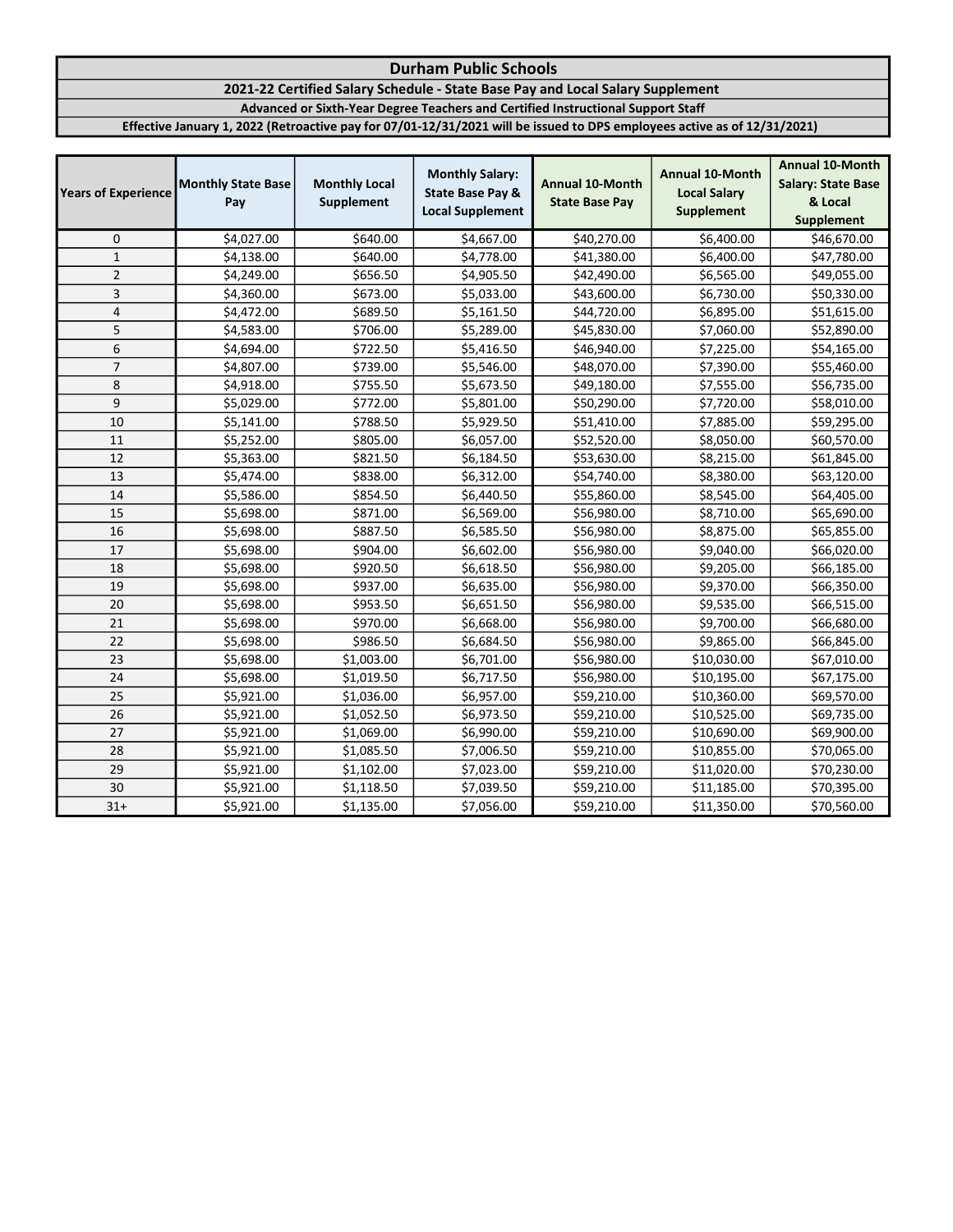## 2021-22 Certified Salary Schedule - State Base Pay and Local Salary Supplement

Doctorate Degree Teachers and Certified Instructional Support Staff

| <b>Years of Experience</b> | <b>Monthly State Base</b><br>Pay | <b>Monthly Local</b><br>Supplement | <b>Monthly Salary:</b><br><b>State Base Pay &amp;</b><br><b>Local Supplement</b> | <b>Annual 10-Month</b><br><b>State Base Pay</b> | <b>Annual 10-Month</b><br><b>Local Salary</b><br><b>Supplement</b> | <b>Annual 10-Month</b><br><b>Salary: State Base</b><br>& Local<br>Supplement |
|----------------------------|----------------------------------|------------------------------------|----------------------------------------------------------------------------------|-------------------------------------------------|--------------------------------------------------------------------|------------------------------------------------------------------------------|
| 0                          | \$4,154.00                       | \$660.00                           | \$4,814.00                                                                       | \$41,540.00                                     | \$6,600.00                                                         | \$48,140.00                                                                  |
| $\mathbf{1}$               | \$4,265.00                       | \$660.00                           | \$4,925.00                                                                       | \$42,650.00                                     | \$6,600.00                                                         | \$49,250.00                                                                  |
| $\overline{2}$             | \$4,376.00                       | \$676.50                           | \$5,052.50                                                                       | \$43,760.00                                     | \$6,765.00                                                         | \$50,525.00                                                                  |
| 3                          | \$4,487.00                       | \$693.00                           | \$5,180.00                                                                       | \$44,870.00                                     | \$6,930.00                                                         | \$51,800.00                                                                  |
| $\pmb{4}$                  | \$4,599.00                       | \$709.50                           | \$5,308.50                                                                       | \$45,990.00                                     | \$7,095.00                                                         | \$53,085.00                                                                  |
| 5                          | \$4,710.00                       | \$726.00                           | \$5,436.00                                                                       | \$47,100.00                                     | \$7,260.00                                                         | \$54,360.00                                                                  |
| 6                          | \$4,821.00                       | \$742.50                           | \$5,563.50                                                                       | \$48,210.00                                     | \$7,425.00                                                         | \$55,635.00                                                                  |
| $\overline{7}$             | \$4,934.00                       | \$759.00                           | \$5,693.00                                                                       | \$49,340.00                                     | \$7,590.00                                                         | \$56,930.00                                                                  |
| 8                          | \$5,045.00                       | \$775.50                           | \$5,820.50                                                                       | \$50,450.00                                     | \$7,755.00                                                         | \$58,205.00                                                                  |
| 9                          | \$5,156.00                       | \$792.00                           | \$5,948.00                                                                       | \$51,560.00                                     | \$7,920.00                                                         | \$59,480.00                                                                  |
| 10                         | \$5,268.00                       | \$808.50                           | \$6,076.50                                                                       | \$52,680.00                                     | \$8,085.00                                                         | \$60,765.00                                                                  |
| 11                         | \$5,379.00                       | \$825.00                           | \$6,204.00                                                                       | \$53,790.00                                     | \$8,250.00                                                         | \$62,040.00                                                                  |
| 12                         | \$5,490.00                       | \$841.50                           | \$6,331.50                                                                       | \$54,900.00                                     | \$8,415.00                                                         | \$63,315.00                                                                  |
| 13                         | \$5,601.00                       | \$858.00                           | \$6,459.00                                                                       | \$56,010.00                                     | \$8,580.00                                                         | \$64,590.00                                                                  |
| 14                         | \$5,713.00                       | \$874.50                           | \$6,587.50                                                                       | \$57,130.00                                     | \$8,745.00                                                         | \$65,875.00                                                                  |
| 15                         | \$5,825.00                       | \$891.00                           | \$6,716.00                                                                       | \$58,250.00                                     | \$8,910.00                                                         | \$67,160.00                                                                  |
| 16                         | \$5,825.00                       | \$907.50                           | \$6,732.50                                                                       | \$58,250.00                                     | \$9,075.00                                                         | \$67,325.00                                                                  |
| 17                         | \$5,825.00                       | \$924.00                           | \$6,749.00                                                                       | \$58,250.00                                     | \$9,240.00                                                         | \$67,490.00                                                                  |
| 18                         | \$5,825.00                       | \$940.50                           | \$6,765.50                                                                       | \$58,250.00                                     | \$9,405.00                                                         | \$67,655.00                                                                  |
| 19                         | \$5,825.00                       | \$957.00                           | \$6,782.00                                                                       | \$58,250.00                                     | \$9,570.00                                                         | \$67,820.00                                                                  |
| 20                         | \$5,825.00                       | \$973.50                           | \$6,798.50                                                                       | \$58,250.00                                     | \$9,735.00                                                         | \$67,985.00                                                                  |
| 21                         | \$5,825.00                       | \$990.00                           | \$6,815.00                                                                       | \$58,250.00                                     | \$9,900.00                                                         | \$68,150.00                                                                  |
| 22                         | \$5,825.00                       | \$1,006.50                         | \$6,831.50                                                                       | \$58,250.00                                     | \$10,065.00                                                        | \$68,315.00                                                                  |
| 23                         | \$5,825.00                       | \$1,023.00                         | \$6,848.00                                                                       | \$58,250.00                                     | \$10,230.00                                                        | \$68,480.00                                                                  |
| 24                         | \$5,825.00                       | \$1,039.50                         | \$6,864.50                                                                       | \$58,250.00                                     | \$10,395.00                                                        | \$68,645.00                                                                  |
| 25                         | \$6,048.00                       | \$1,056.00                         | \$7,104.00                                                                       | \$60,480.00                                     | \$10,560.00                                                        | \$71,040.00                                                                  |
| 26                         | \$6,048.00                       | \$1,072.50                         | \$7,120.50                                                                       | \$60,480.00                                     | \$10,725.00                                                        | \$71,205.00                                                                  |
| 27                         | \$6,048.00                       | \$1,089.00                         | \$7,137.00                                                                       | \$60,480.00                                     | \$10,890.00                                                        | \$71,370.00                                                                  |
| 28                         | \$6,048.00                       | \$1,105.50                         | \$7,153.50                                                                       | \$60,480.00                                     | \$11,055.00                                                        | \$71,535.00                                                                  |
| 29                         | \$6,048.00                       | \$1,122.00                         | \$7,170.00                                                                       | \$60,480.00                                     | \$11,220.00                                                        | \$71,700.00                                                                  |
| 30                         | \$6,048.00                       | \$1,138.50                         | \$7,186.50                                                                       | \$60,480.00                                     | \$11,385.00                                                        | \$71,865.00                                                                  |
| $31+$                      | \$6,048.00                       | \$1,155.00                         | \$7,203.00                                                                       | \$60,480.00                                     | \$11,550.00                                                        | \$72,030.00                                                                  |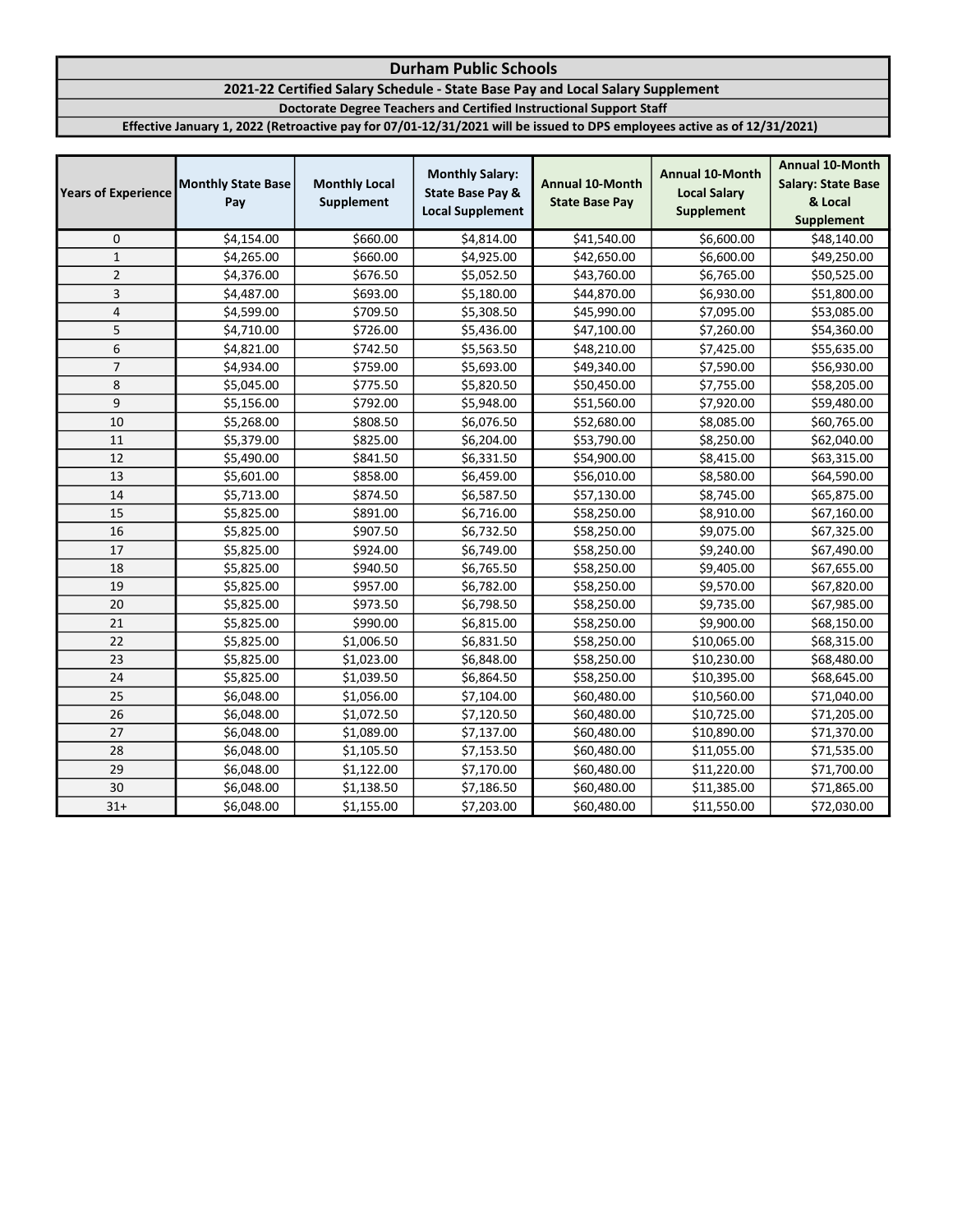## 2021-22 Certified Salary Schedule - State Base Pay and Local Salary Supplement

Certified School Nurses

| <b>Years of Experience</b> | <b>Monthly State Base</b><br>Pay | <b>Monthly Local</b><br>Supplement | <b>Monthly Salary:</b><br><b>State Base Pay &amp;</b><br><b>Local Supplement</b> | <b>Annual 10-Month</b><br><b>State Base Pay</b> | <b>Annual 10-Month</b><br><b>Local Salary</b><br><b>Supplement</b> | <b>Annual 10-Month</b><br><b>Salary: State Base</b><br>& Local<br><b>Supplement</b> |
|----------------------------|----------------------------------|------------------------------------|----------------------------------------------------------------------------------|-------------------------------------------------|--------------------------------------------------------------------|-------------------------------------------------------------------------------------|
| $\mathbf 0$                | \$3,901.00                       | \$620.00                           | \$4,521.00                                                                       | \$39,010.00                                     | \$6,200.00                                                         | \$45,210.00                                                                         |
| $\mathbf 1$                | \$4,012.00                       | \$620.00                           | \$4,632.00                                                                       | \$40,120.00                                     | \$6,200.00                                                         | \$46,320.00                                                                         |
| $\overline{2}$             | \$4,123.00                       | \$636.50                           | \$4,759.50                                                                       | \$41,230.00                                     | \$6,365.00                                                         | \$47,595.00                                                                         |
| 3                          | \$4,234.00                       | \$653.00                           | \$4,887.00                                                                       | \$42,340.00                                     | \$6,530.00                                                         | \$48,870.00                                                                         |
| 4                          | \$4,346.00                       | \$669.50                           | \$5,015.50                                                                       | \$43,460.00                                     | \$6,695.00                                                         | \$50,155.00                                                                         |
| 5                          | \$4,457.00                       | \$686.00                           | \$5,143.00                                                                       | \$44,570.00                                     | \$6,860.00                                                         | \$51,430.00                                                                         |
| 6                          | \$4,568.00                       | \$702.50                           | \$5,270.50                                                                       | \$45,680.00                                     | \$7,025.00                                                         | \$52,705.00                                                                         |
| $\overline{7}$             | \$4,681.00                       | \$719.00                           | \$5,400.00                                                                       | \$46,810.00                                     | \$7,190.00                                                         | \$54,000.00                                                                         |
| 8                          | \$4,792.00                       | \$735.50                           | \$5,527.50                                                                       | \$47,920.00                                     | \$7,355.00                                                         | \$55,275.00                                                                         |
| 9                          | \$4,903.00                       | \$752.00                           | \$5,655.00                                                                       | \$49,030.00                                     | \$7,520.00                                                         | \$56,550.00                                                                         |
| 10                         | \$5,015.00                       | \$768.50                           | \$5,783.50                                                                       | \$50,150.00                                     | \$7,685.00                                                         | \$57,835.00                                                                         |
| 11                         | \$5,126.00                       | \$785.00                           | \$5,911.00                                                                       | \$51,260.00                                     | \$7,850.00                                                         | \$59,110.00                                                                         |
| 12                         | \$5,237.00                       | \$801.50                           | \$6,038.50                                                                       | \$52,370.00                                     | \$8,015.00                                                         | \$60,385.00                                                                         |
| 13                         | \$5,348.00                       | \$818.00                           | \$6,166.00                                                                       | \$53,480.00                                     | \$8,180.00                                                         | \$61,660.00                                                                         |
| 14                         | \$5,460.00                       | \$834.50                           | \$6,294.50                                                                       | \$54,600.00                                     | \$8,345.00                                                         | \$62,945.00                                                                         |
| 15                         | \$5,572.00                       | \$851.00                           | \$6,423.00                                                                       | \$55,720.00                                     | \$8,510.00                                                         | \$64,230.00                                                                         |
| 16                         | \$5,572.00                       | \$867.50                           | \$6,439.50                                                                       | \$55,720.00                                     | \$8,675.00                                                         | \$64,395.00                                                                         |
| 17                         | \$5,572.00                       | \$884.00                           | \$6,456.00                                                                       | \$55,720.00                                     | \$8,840.00                                                         | \$64,560.00                                                                         |
| 18                         | \$5,572.00                       | \$900.50                           | \$6,472.50                                                                       | \$55,720.00                                     | \$9,005.00                                                         | \$64,725.00                                                                         |
| 19                         | \$5,572.00                       | \$917.00                           | \$6,489.00                                                                       | \$55,720.00                                     | \$9,170.00                                                         | \$64,890.00                                                                         |
| 20                         | \$5,572.00                       | \$933.50                           | \$6,505.50                                                                       | \$55,720.00                                     | \$9,335.00                                                         | \$65,055.00                                                                         |
| 21                         | \$5,572.00                       | \$950.00                           | \$6,522.00                                                                       | \$55,720.00                                     | \$9,500.00                                                         | \$65,220.00                                                                         |
| 22                         | \$5,572.00                       | \$966.50                           | \$6,538.50                                                                       | \$55,720.00                                     | \$9,665.00                                                         | \$65,385.00                                                                         |
| 23                         | \$5,572.00                       | \$983.00                           | \$6,555.00                                                                       | \$55,720.00                                     | \$9,830.00                                                         | \$65,550.00                                                                         |
| 24                         | \$5,572.00                       | \$999.50                           | \$6,571.50                                                                       | \$55,720.00                                     | \$9,995.00                                                         | \$65,715.00                                                                         |
| 25                         | \$5,795.00                       | \$1,016.00                         | \$6,811.00                                                                       | \$57,950.00                                     | \$10,160.00                                                        | \$68,110.00                                                                         |
| 26                         | \$5,795.00                       | \$1,032.50                         | \$6,827.50                                                                       | \$57,950.00                                     | \$10,325.00                                                        | \$68,275.00                                                                         |
| 27                         | \$5,795.00                       | \$1,049.00                         | \$6,844.00                                                                       | \$57,950.00                                     | \$10,490.00                                                        | \$68,440.00                                                                         |
| 28                         | \$5,795.00                       | \$1,065.50                         | \$6,860.50                                                                       | \$57,950.00                                     | \$10,655.00                                                        | \$68,605.00                                                                         |
| 29                         | \$5,795.00                       | \$1,082.00                         | \$6,877.00                                                                       | \$57,950.00                                     | \$10,820.00                                                        | \$68,770.00                                                                         |
| 30                         | \$5,795.00                       | \$1,098.50                         | \$6,893.50                                                                       | \$57,950.00                                     | \$10,985.00                                                        | \$68,935.00                                                                         |
| $31+$                      | \$5,795.00                       | \$1,115.00                         | \$6,910.00                                                                       | \$57,950.00                                     | \$11,150.00                                                        | \$69,100.00                                                                         |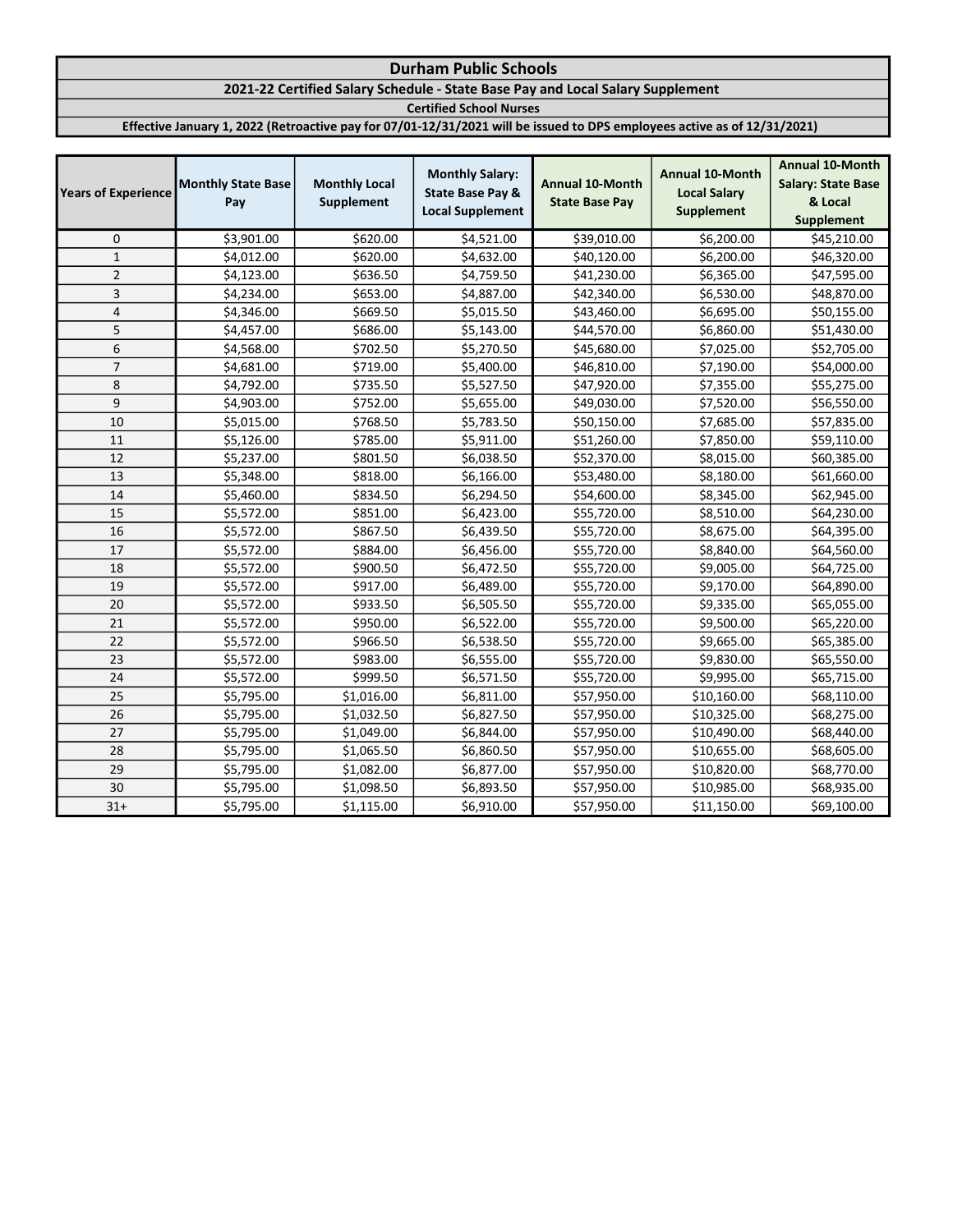## 2021-22 Certified Salary Schedule - State Base Pay and Local Salary Supplement

Bachelor's Degree Teachers and Certified Instructional Support Staff w/ NBPTS Certification

| <b>Years of Experience</b> | <b>Monthly State Base</b><br>Pay | <b>Monthly Local</b><br>Supplement | <b>Monthly Salary:</b><br><b>State Base Pay &amp;</b><br><b>Local Supplement</b> | <b>Annual 10-Month</b><br><b>State Base Pay</b> | <b>Annual 10-Month</b><br><b>Local Salary</b><br><b>Supplement</b> | <b>Annual 10-Month</b><br><b>Salary: State Base</b><br>& Local<br><b>Supplement</b> |
|----------------------------|----------------------------------|------------------------------------|----------------------------------------------------------------------------------|-------------------------------------------------|--------------------------------------------------------------------|-------------------------------------------------------------------------------------|
| 3                          | \$4,311.00                       | \$675.00                           | \$4,986.00                                                                       | \$43,110.00                                     | \$6,750.00                                                         | \$49,860.00                                                                         |
| $\pmb{4}$                  | \$4,425.00                       | \$675.00                           | \$5,100.00                                                                       | \$44,250.00                                     | \$6,750.00                                                         | \$51,000.00                                                                         |
| 5                          | \$4,538.00                       | \$692.00                           | \$5,230.00                                                                       | \$45,380.00                                     | \$6,920.00                                                         | \$52,300.00                                                                         |
| 6                          | \$4,651.00                       | \$709.00                           | \$5,360.00                                                                       | \$46,510.00                                     | \$7,090.00                                                         | \$53,600.00                                                                         |
| $\overline{7}$             | \$4,766.00                       | \$726.00                           | \$5,492.00                                                                       | \$47,660.00                                     | \$7,260.00                                                         | \$54,920.00                                                                         |
| 8                          | \$4,879.00                       | \$743.00                           | \$5,622.00                                                                       | \$48,790.00                                     | \$7,430.00                                                         | \$56,220.00                                                                         |
| 9                          | \$4,992.00                       | \$760.00                           | \$5,752.00                                                                       | \$49,920.00                                     | \$7,600.00                                                         | \$57,520.00                                                                         |
| 10                         | \$5,106.00                       | \$777.00                           | \$5,883.00                                                                       | \$51,060.00                                     | \$7,770.00                                                         | \$58,830.00                                                                         |
| 11                         | \$5,219.00                       | \$794.00                           | \$6,013.00                                                                       | \$52,190.00                                     | \$7,940.00                                                         | \$60,130.00                                                                         |
| 12                         | \$5,332.00                       | \$811.00                           | \$6,143.00                                                                       | \$53,320.00                                     | \$8,110.00                                                         | \$61,430.00                                                                         |
| 13                         | \$5,445.00                       | \$828.00                           | \$6,273.00                                                                       | \$54,450.00                                     | \$8,280.00                                                         | \$62,730.00                                                                         |
| 14                         | \$5,560.00                       | \$845.00                           | \$6,405.00                                                                       | \$55,600.00                                     | \$8,450.00                                                         | \$64,050.00                                                                         |
| 15                         | \$5,673.00                       | \$862.00                           | \$6,535.00                                                                       | \$56,730.00                                     | \$8,620.00                                                         | \$65,350.00                                                                         |
| 16                         | \$5,673.00                       | \$879.00                           | \$6,552.00                                                                       | \$56,730.00                                     | \$8,790.00                                                         | \$65,520.00                                                                         |
| 17                         | \$5,673.00                       | \$896.00                           | \$6,569.00                                                                       | \$56,730.00                                     | \$8,960.00                                                         | \$65,690.00                                                                         |
| 18                         | \$5,673.00                       | \$913.00                           | \$6,586.00                                                                       | \$56,730.00                                     | \$9,130.00                                                         | \$65,860.00                                                                         |
| 19                         | \$5,673.00                       | \$930.00                           | \$6,603.00                                                                       | \$56,730.00                                     | \$9,300.00                                                         | \$66,030.00                                                                         |
| 20                         | \$5,673.00                       | \$947.00                           | \$6,620.00                                                                       | \$56,730.00                                     | \$9,470.00                                                         | \$66,200.00                                                                         |
| 21                         | \$5,673.00                       | \$964.00                           | \$6,637.00                                                                       | \$56,730.00                                     | \$9,640.00                                                         | \$66,370.00                                                                         |
| 22                         | \$5,673.00                       | \$981.00                           | \$6,654.00                                                                       | \$56,730.00                                     | \$9,810.00                                                         | \$66,540.00                                                                         |
| 23                         | \$5,673.00                       | \$998.00                           | \$6,671.00                                                                       | \$56,730.00                                     | \$9,980.00                                                         | \$66,710.00                                                                         |
| 24                         | \$5,673.00                       | \$1,015.00                         | \$6,688.00                                                                       | \$56,730.00                                     | \$10,150.00                                                        | \$66,880.00                                                                         |
| 25                         | \$5,900.00                       | \$1,032.00                         | \$6,932.00                                                                       | \$59,000.00                                     | \$10,320.00                                                        | \$69,320.00                                                                         |
| 26                         | \$5,900.00                       | \$1,049.00                         | \$6,949.00                                                                       | \$59,000.00                                     | \$10,490.00                                                        | \$69,490.00                                                                         |
| 27                         | \$5,900.00                       | \$1,066.00                         | \$6,966.00                                                                       | \$59,000.00                                     | \$10,660.00                                                        | \$69,660.00                                                                         |
| 28                         | \$5,900.00                       | \$1,083.00                         | \$6,983.00                                                                       | \$59,000.00                                     | \$10,830.00                                                        | \$69,830.00                                                                         |
| 29                         | \$5,900.00                       | \$1,100.00                         | \$7,000.00                                                                       | \$59,000.00                                     | \$11,000.00                                                        | \$70,000.00                                                                         |
| 30                         | \$5,900.00                       | \$1,117.00                         | \$7,017.00                                                                       | \$59,000.00                                     | \$11,170.00                                                        | \$70,170.00                                                                         |
| $31+$                      | \$5,900.00                       | \$1,134.00                         | \$7,034.00                                                                       | \$59,000.00                                     | \$11,340.00                                                        | \$70,340.00                                                                         |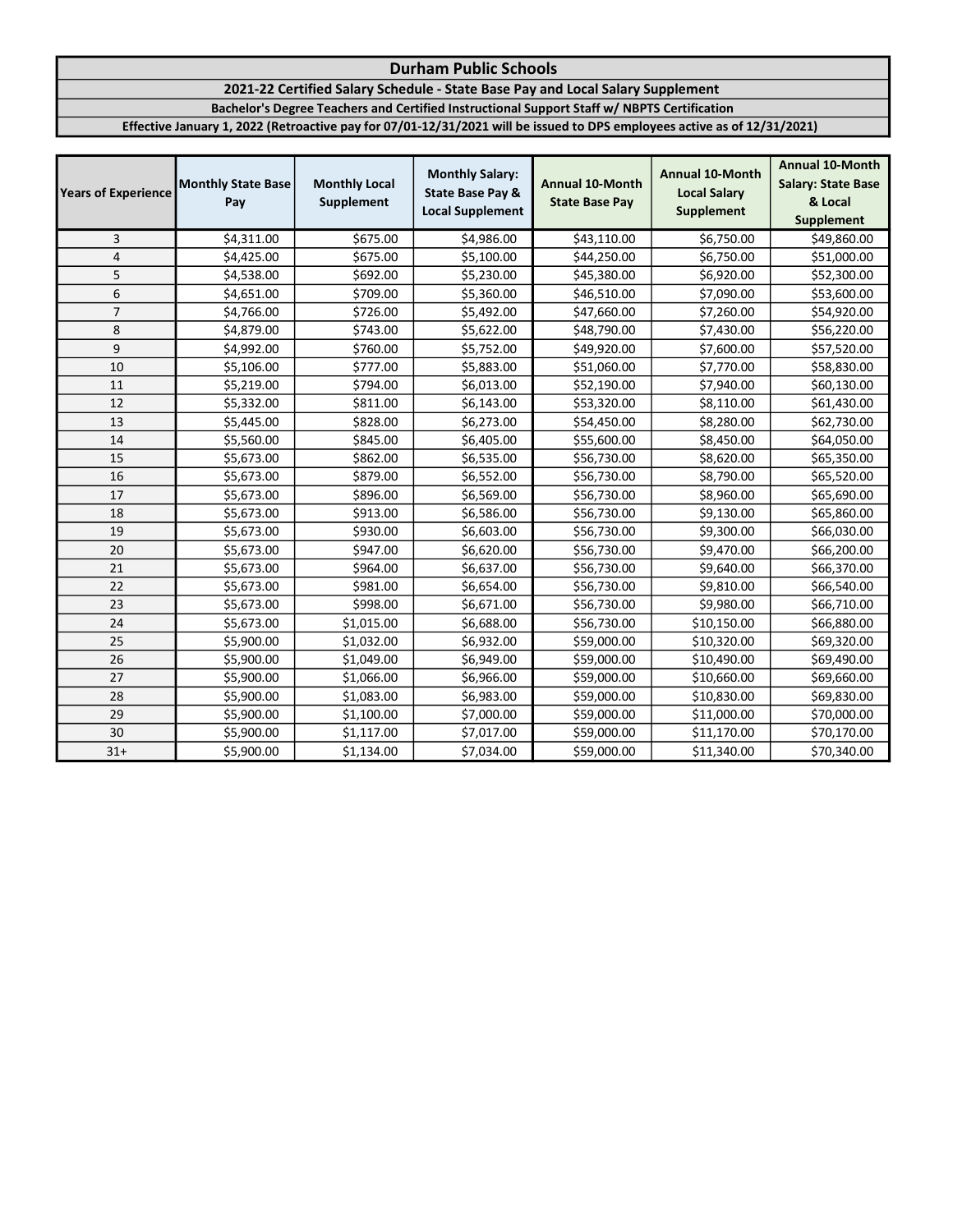## 2021-22 Certified Salary Schedule - State Base Pay and Local Salary Supplement

Master's Degree Teachers and Certified Instructional Support Staff w/ NBPTS Certification

| <b>Years of Experience</b> | <b>Monthly State Base</b><br>Pay | <b>Monthly Local</b><br>Supplement | <b>Monthly Salary:</b><br><b>State Base Pay &amp;</b><br><b>Local Supplement</b> | <b>Annual 10-Month</b><br><b>State Base Pay</b> | <b>Annual 10-Month</b><br><b>Local Salary</b><br><b>Supplement</b> | <b>Annual 10-Month</b><br><b>Salary: State Base</b><br>& Local<br><b>Supplement</b> |
|----------------------------|----------------------------------|------------------------------------|----------------------------------------------------------------------------------|-------------------------------------------------|--------------------------------------------------------------------|-------------------------------------------------------------------------------------|
| 3                          | \$4,696.00                       | \$735.00                           | \$5,431.00                                                                       | \$46,960.00                                     | \$7,350.00                                                         | \$54,310.00                                                                         |
| $\overline{\mathbf{4}}$    | \$4,820.00                       | \$735.00                           | \$5,555.00                                                                       | \$48,200.00                                     | \$7,350.00                                                         | \$55,550.00                                                                         |
| 5                          | \$4,943.00                       | \$753.50                           | \$5,696.50                                                                       | \$49,430.00                                     | \$7,535.00                                                         | \$56,965.00                                                                         |
| 6                          | \$5,066.00                       | \$772.00                           | \$5,838.00                                                                       | \$50,660.00                                     | \$7,720.00                                                         | \$58,380.00                                                                         |
| $\overline{7}$             | \$5,192.00                       | \$790.50                           | \$5,982.50                                                                       | \$51,920.00                                     | \$7,905.00                                                         | \$59,825.00                                                                         |
| 8                          | \$5,315.00                       | \$809.00                           | \$6,124.00                                                                       | \$53,150.00                                     | \$8,090.00                                                         | \$61,240.00                                                                         |
| 9                          | \$5,438.00                       | \$827.50                           | \$6,265.50                                                                       | \$54,380.00                                     | \$8,275.00                                                         | \$62,655.00                                                                         |
| 10                         | \$5,562.00                       | \$846.00                           | \$6,408.00                                                                       | \$55,620.00                                     | \$8,460.00                                                         | \$64,080.00                                                                         |
| 11                         | \$5,685.00                       | \$864.50                           | \$6,549.50                                                                       | \$56,850.00                                     | \$8,645.00                                                         | \$65,495.00                                                                         |
| 12                         | \$5,808.00                       | \$883.00                           | \$6,691.00                                                                       | \$58,080.00                                     | \$8,830.00                                                         | \$66,910.00                                                                         |
| 13                         | \$5,931.00                       | \$901.50                           | \$6,832.50                                                                       | \$59,310.00                                     | \$9,015.00                                                         | \$68,325.00                                                                         |
| 14                         | \$6,056.00                       | \$920.00                           | \$6,976.00                                                                       | \$60,560.00                                     | \$9,200.00                                                         | \$69,760.00                                                                         |
| 15                         | \$6,180.00                       | \$938.50                           | \$7,118.50                                                                       | \$61,800.00                                     | \$9,385.00                                                         | \$71,185.00                                                                         |
| 16                         | \$6,180.00                       | \$957.00                           | \$7,137.00                                                                       | \$61,800.00                                     | \$9,570.00                                                         | \$71,370.00                                                                         |
| 17                         | \$6,180.00                       | \$975.50                           | \$7,155.50                                                                       | \$61,800.00                                     | \$9,755.00                                                         | \$71,555.00                                                                         |
| 18                         | \$6,180.00                       | \$994.00                           | \$7,174.00                                                                       | \$61,800.00                                     | \$9,940.00                                                         | \$71,740.00                                                                         |
| 19                         | \$6,180.00                       | \$1,012.50                         | \$7,192.50                                                                       | \$61,800.00                                     | \$10,125.00                                                        | \$71,925.00                                                                         |
| 20                         | \$6,180.00                       | \$1,031.00                         | \$7,211.00                                                                       | \$61,800.00                                     | \$10,310.00                                                        | \$72,110.00                                                                         |
| 21                         | \$6,180.00                       | \$1,049.50                         | \$7,229.50                                                                       | \$61,800.00                                     | \$10,495.00                                                        | \$72,295.00                                                                         |
| 22                         | \$6,180.00                       | \$1,068.00                         | \$7,248.00                                                                       | \$61,800.00                                     | \$10,680.00                                                        | \$72,480.00                                                                         |
| 23                         | \$6,180.00                       | \$1,086.50                         | \$7,266.50                                                                       | \$61,800.00                                     | \$10,865.00                                                        | \$72,665.00                                                                         |
| 24                         | \$6,180.00                       | \$1,105.00                         | \$7,285.00                                                                       | \$61,800.00                                     | \$11,050.00                                                        | \$72,850.00                                                                         |
| 25                         | \$6,427.00                       | \$1,123.50                         | \$7,550.50                                                                       | \$64,270.00                                     | \$11,235.00                                                        | \$75,505.00                                                                         |
| 26                         | \$6,427.00                       | \$1,142.00                         | \$7,569.00                                                                       | \$64,270.00                                     | \$11,420.00                                                        | \$75,690.00                                                                         |
| 27                         | \$6,427.00                       | \$1,160.50                         | \$7,587.50                                                                       | \$64,270.00                                     | \$11,605.00                                                        | \$75,875.00                                                                         |
| 28                         | \$6,427.00                       | \$1,179.00                         | \$7,606.00                                                                       | \$64,270.00                                     | \$11,790.00                                                        | \$76,060.00                                                                         |
| 29                         | \$6,427.00                       | \$1,197.50                         | \$7,624.50                                                                       | \$64,270.00                                     | \$11,975.00                                                        | \$76,245.00                                                                         |
| 30                         | \$6,427.00                       | \$1,216.00                         | \$7,643.00                                                                       | \$64,270.00                                     | \$12,160.00                                                        | \$76,430.00                                                                         |
| $31+$                      | \$6,427.00                       | \$1,234.50                         | \$7,661.50                                                                       | \$64,270.00                                     | \$12,345.00                                                        | \$76,615.00                                                                         |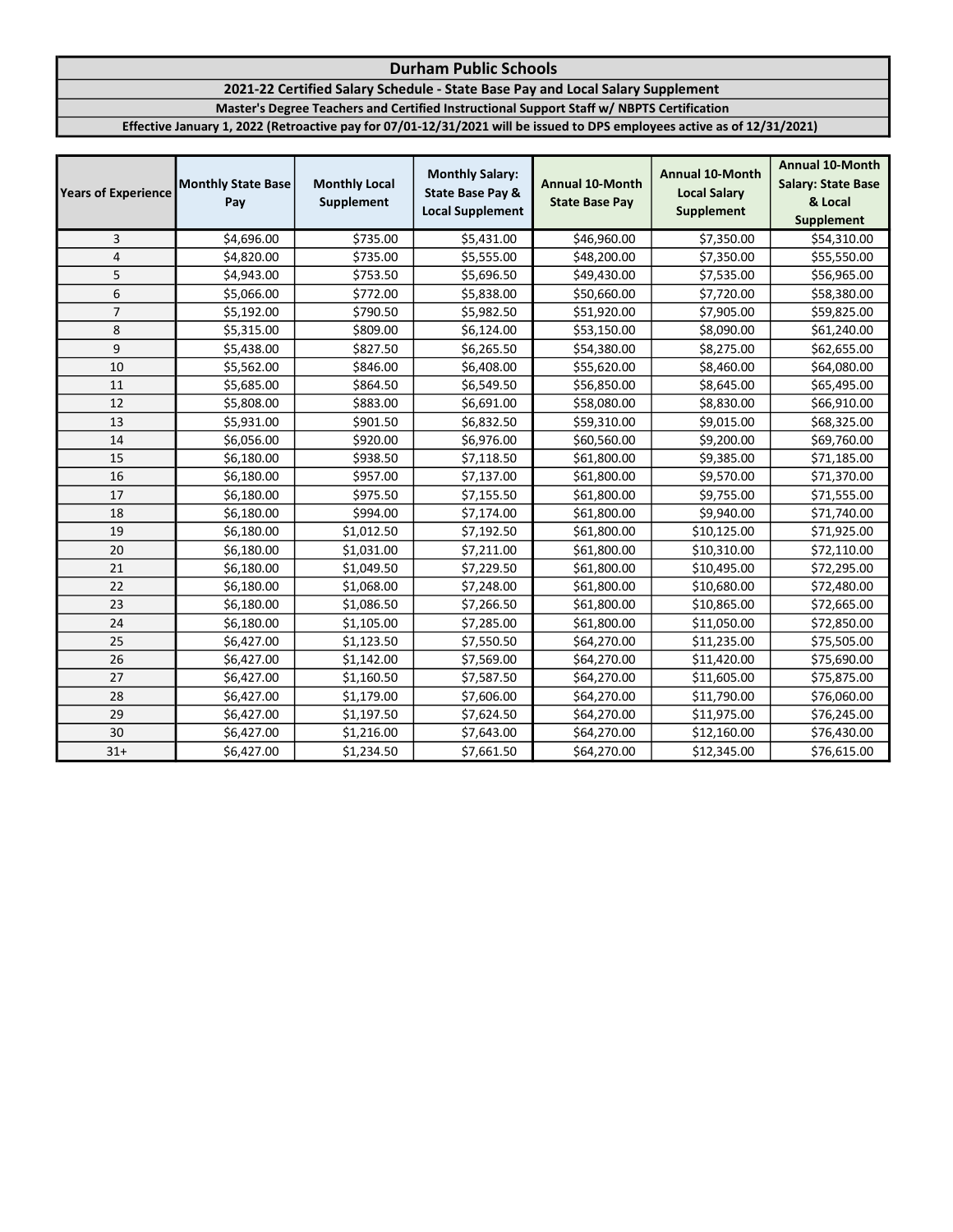## 2020-21 Certified Salary Schedule - State Base Pay and Local Salary Supplement

Advanced or Sixth-Year Degree Teachers and Certified Instructional Support Staff w/ NBPTS Certification

| <b>Years of Experience</b> | <b>Monthly State Base</b><br>Pay | <b>Monthly Local</b><br>Supplement | <b>Monthly Salary:</b><br><b>State Base Pay &amp;</b><br><b>Local Supplement</b> | <b>Annual 10-Month</b><br><b>State Base Pay</b> | <b>Annual 10-Month</b><br><b>Local Salary</b><br><b>Supplement</b> | <b>Annual 10-Month</b><br><b>Salary: State Base</b><br>& Local<br><b>Supplement</b> |
|----------------------------|----------------------------------|------------------------------------|----------------------------------------------------------------------------------|-------------------------------------------------|--------------------------------------------------------------------|-------------------------------------------------------------------------------------|
| 3                          | \$4,822                          | \$750.00                           | \$5,572.00                                                                       | \$48,220.00                                     | \$7,500.00                                                         | \$55,720.00                                                                         |
| $\pmb{4}$                  | \$4,946                          | \$750.00                           | \$5,696.00                                                                       | \$49,460.00                                     | \$7,500.00                                                         | \$56,960.00                                                                         |
| 5                          | \$5,069                          | \$768.50                           | \$5,837.50                                                                       | \$50,690.00                                     | \$7,685.00                                                         | \$58,375.00                                                                         |
| 6                          | \$5,192                          | \$787.00                           | \$5,979.00                                                                       | \$51,920.00                                     | \$7,870.00                                                         | \$59,790.00                                                                         |
| $\overline{7}$             | \$5,318                          | \$805.50                           | \$6,123.50                                                                       | \$53,180.00                                     | \$8,055.00                                                         | \$61,235.00                                                                         |
| 8                          | \$5,441                          | \$824.00                           | \$6,265.00                                                                       | \$54,410.00                                     | \$8,240.00                                                         | \$62,650.00                                                                         |
| 9                          | \$5,564                          | \$842.50                           | \$6,406.50                                                                       | \$55,640.00                                     | \$8,425.00                                                         | \$64,065.00                                                                         |
| 10                         | \$5,688                          | \$861.00                           | \$6,549.00                                                                       | \$56,880.00                                     | \$8,610.00                                                         | \$65,490.00                                                                         |
| 11                         | \$5,811                          | \$879.50                           | \$6,690.50                                                                       | \$58,110.00                                     | \$8,795.00                                                         | \$66,905.00                                                                         |
| 12                         | \$5,934                          | \$898.00                           | \$6,832.00                                                                       | \$59,340.00                                     | \$8,980.00                                                         | \$68,320.00                                                                         |
| 13                         | \$6,057                          | \$916.50                           | \$6,973.50                                                                       | \$60,570.00                                     | \$9,165.00                                                         | \$69,735.00                                                                         |
| 14                         | \$6,182                          | \$935.00                           | \$7,117.00                                                                       | \$61,820.00                                     | \$9,350.00                                                         | \$71,170.00                                                                         |
| 15                         | \$6,306                          | \$953.50                           | \$7,259.50                                                                       | \$63,060.00                                     | \$9,535.00                                                         | \$72,595.00                                                                         |
| 16                         | \$6,306                          | \$972.00                           | \$7,278.00                                                                       | \$63,060.00                                     | \$9,720.00                                                         | \$72,780.00                                                                         |
| 17                         | \$6,306                          | \$990.50                           | \$7,296.50                                                                       | \$63,060.00                                     | \$9,905.00                                                         | \$72,965.00                                                                         |
| 18                         | \$6,306                          | \$1,009.00                         | \$7,315.00                                                                       | \$63,060.00                                     | \$10,090.00                                                        | \$73,150.00                                                                         |
| 19                         | \$6,306                          | \$1,027.50                         | \$7,333.50                                                                       | \$63,060.00                                     | \$10,275.00                                                        | \$73,335.00                                                                         |
| 20                         | \$6,306                          | \$1,046.00                         | \$7,352.00                                                                       | \$63,060.00                                     | \$10,460.00                                                        | \$73,520.00                                                                         |
| 21                         | \$6,306                          | \$1,064.50                         | \$7,370.50                                                                       | \$63,060.00                                     | \$10,645.00                                                        | \$73,705.00                                                                         |
| 22                         | \$6,306                          | \$1,083.00                         | \$7,389.00                                                                       | \$63,060.00                                     | \$10,830.00                                                        | \$73,890.00                                                                         |
| 23                         | \$6,306                          | \$1,101.50                         | \$7,407.50                                                                       | \$63,060.00                                     | \$11,015.00                                                        | \$74,075.00                                                                         |
| 24                         | \$6,306                          | \$1,120.00                         | \$7,426.00                                                                       | \$63,060.00                                     | \$11,200.00                                                        | \$74,260.00                                                                         |
| 25                         | \$6,553                          | \$1,138.50                         | \$7,691.50                                                                       | \$65,530.00                                     | \$11,385.00                                                        | \$76,915.00                                                                         |
| 26                         | \$6,553                          | \$1,157.00                         | \$7,710.00                                                                       | \$65,530.00                                     | \$11,570.00                                                        | \$77,100.00                                                                         |
| 27                         | \$6,553                          | \$1,175.50                         | \$7,728.50                                                                       | \$65,530.00                                     | \$11,755.00                                                        | \$77,285.00                                                                         |
| 28                         | \$6,553                          | \$1,194.00                         | \$7,747.00                                                                       | \$65,530.00                                     | \$11,940.00                                                        | \$77,470.00                                                                         |
| 29                         | \$6,553                          | \$1,212.50                         | \$7,765.50                                                                       | \$65,530.00                                     | \$12,125.00                                                        | \$77,655.00                                                                         |
| 30                         | \$6,553                          | \$1,231.00                         | \$7,784.00                                                                       | \$65,530.00                                     | \$12,310.00                                                        | \$77,840.00                                                                         |
| $31+$                      | \$6,553                          | \$1,249.50                         | \$7,802.50                                                                       | \$65,530.00                                     | \$12,495.00                                                        | \$78,025.00                                                                         |